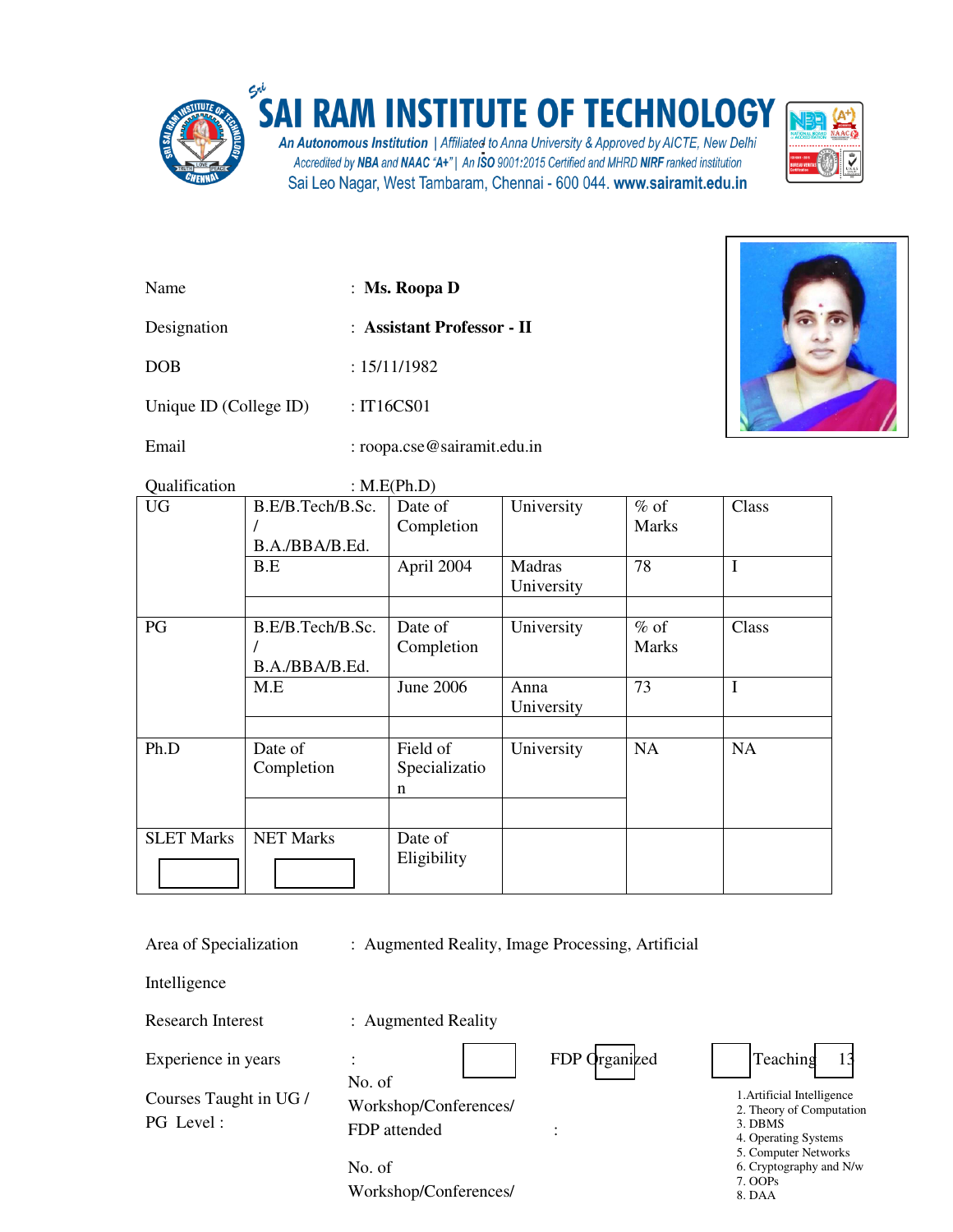| Workshop | Research -<br>Others | Industry<br>7 |
|----------|----------------------|---------------|
| Workshop |                      | $\gamma$<br>∠ |

 $\begin{array}{|c|} \hline \end{array}$ 

 $\begin{array}{|c|c|} \hline \hline \hline \hline \end{array}$ 

**Conferences** FDP

 Conferences FDP